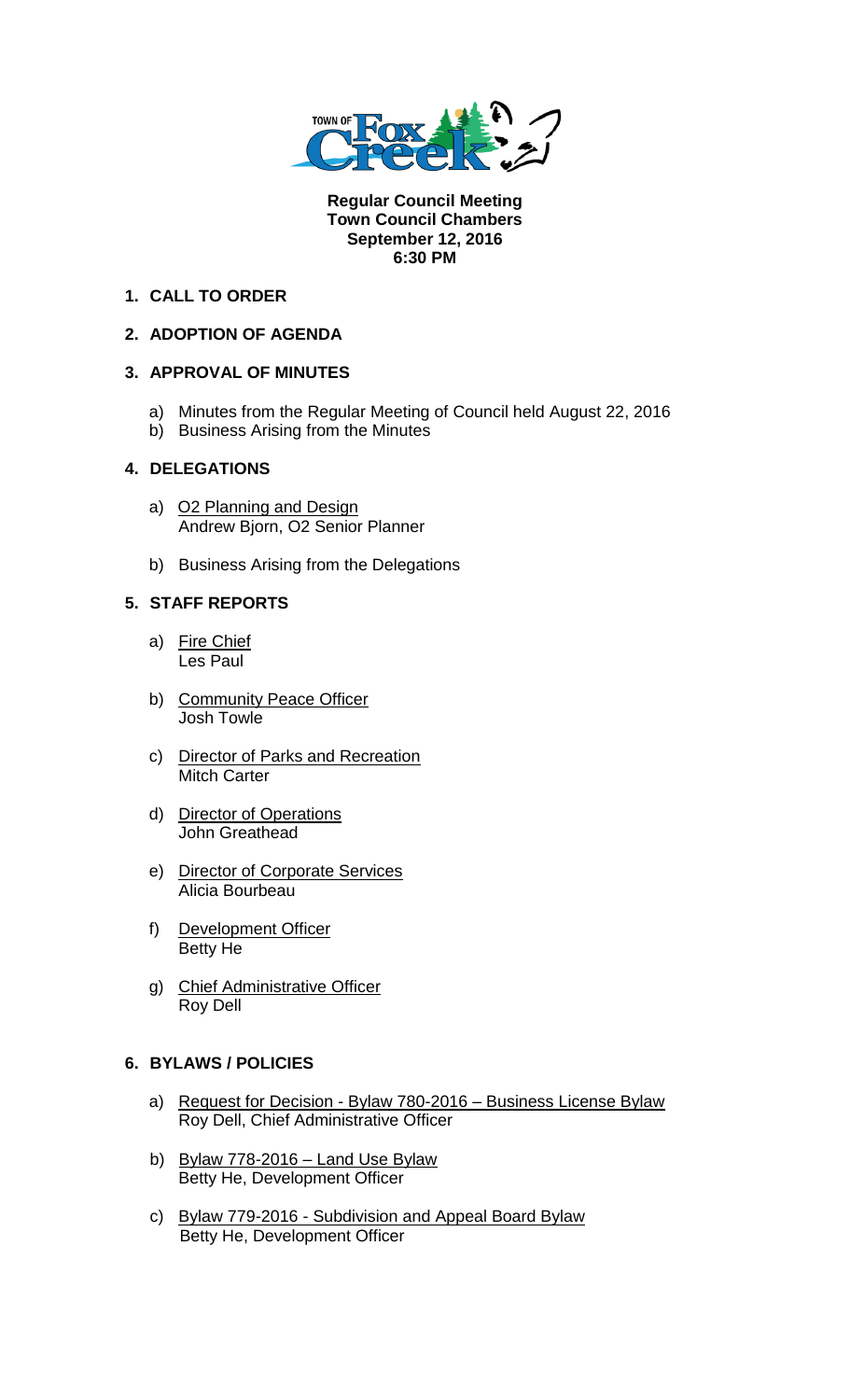d) Bylaw 777-2016 - Downtown Area Redevelopment Plan (DARP) Bylaw Roy Dell, Chief Administrative Officer

## **7. ACCOUNTS PAYABLE**

a) Account Payables - for the period ending September 12, 2016 Alicia Bourbeau, Director of Corporate Services

### **8. OLD BUSINESS**

NIL

### **9. NEW BUSINESS**

- a) Request for Decision Electric Rider Rates Roy Dell, Chief Administrative Officer
- b) Request for Decision Medical Transport Program Roy Dell, Chief Administrative Officer
- c) Request for Decision Subdivision 005-2016 Lot 12, Block 44, Plan 132- 3938 Partition one (1) existing lot into (6) parcels Betty He, Development Officer
- d) Request for Decision Gas Rider Rates Roy Dell, Chief Administrative Officer
- e) Request for Decision Town of Fox Creek By- election 2016 Roy Dell, Chief Administrative Officer
- f) Request for Decision Vote by Special Ballot Roy Dell, Chief Administrative Officer
- g) Request for Decision Appointment of Returning Officer Roy Dell, Chief Administrative Officer

## **10**. **COUNCIL REPORTS**

## **11. REPORTS AND CORRESPONDENCE FOR INFORMATION**

- a) Grants in Place of Taxes Alberta Municipal Affairs
- b) Portable Air Quality Monitoring Station Fox Creek Operators Group
- c) AUMA Resolution Regarding Northern Gateway
- d) RCMP District Commander Letter Concerning Change of Position
- e) Senior Report for August 2016
- f) Youth Report for August 2016
- g) Interagency Report for August 2016
- h) CRC Monthly Program Report for August 2016
- i) Heart River Housing Report for August 2016
- j) Employment Statistics from Fox Creek Employment Centre

#### **12. MOTION REVIEW**

a) Review of 2016 Council Motions Roy Dell, Chief Administrative Officer

# **13. IN CAMERA**

a) Municipal Affairs Roy Dell, Chief Administrative Officer